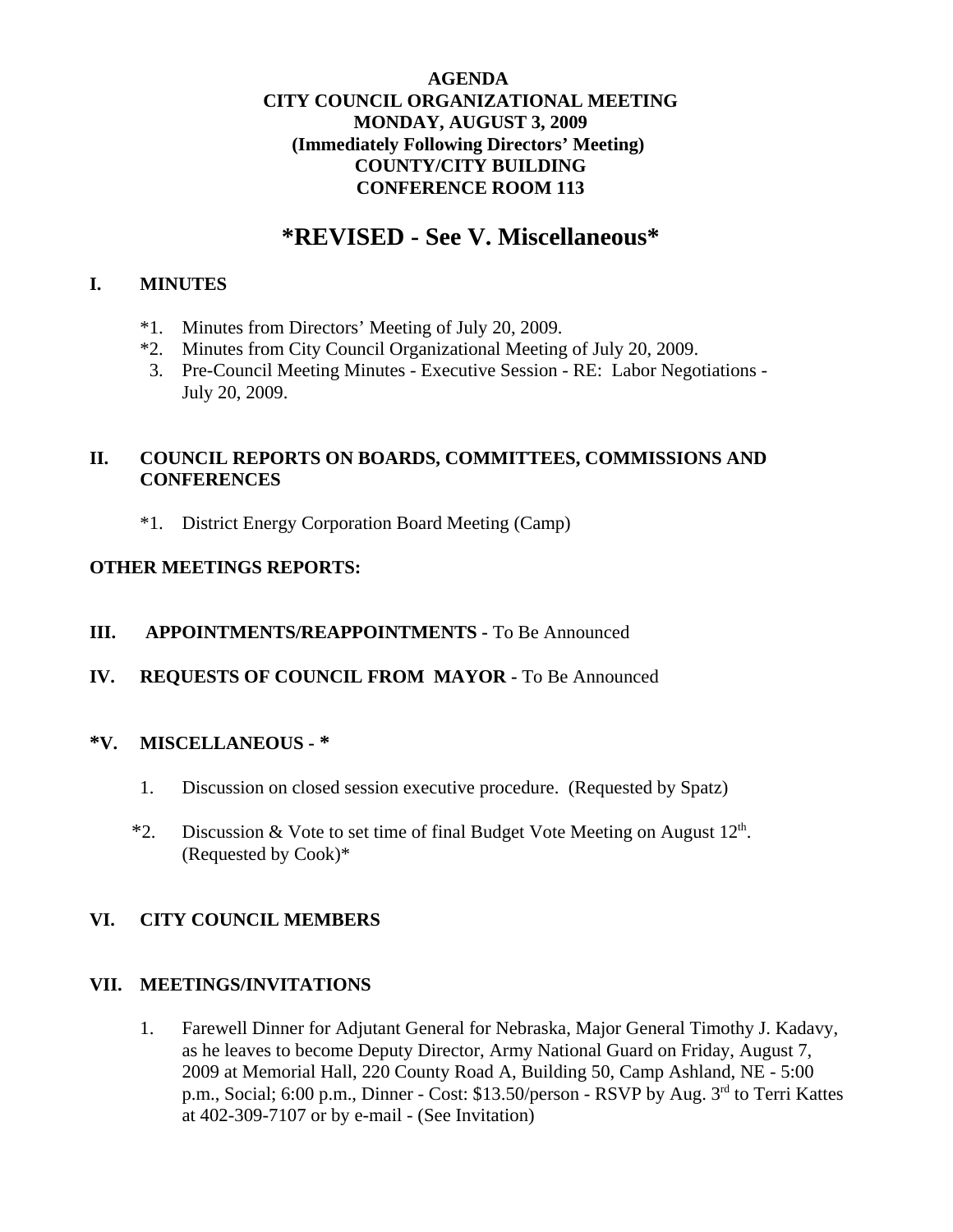- 2. Gallup-The Fallbrook Interviewing Center Open House & Ribbon Cutting Ceremony on Wednesday, August 12, 2009 from 4:30 p.m. to 6:00 p.m. at 425 Fallbrook Blvd. - (See Invitation)
- 3. Lincoln Chamber of Commerce special presentation on Health Care Reform: How will it Impact Your Business? On Tuesday, August 4, 2009 from 8:00 a.m. to 9:30 a.m. at Lincoln Chamber of Commerce - RSVP - (See Invitation)
- 4. Lincoln Chamber of Commerce "Savor the Star City" on Thursday, August 27, 2009 from 4:30p.m. to 6:30 p.m. at The Cornhusker Marriott Hotel Ballroom - \$10/person - RSVP by Aug.  $26<sup>th</sup>$  - (See Invitation)
- 5. Community Health Endowment Public Meeting-H1N1 Community Engagement Meeting on Saturday, August 8, 2009 from 9:00 a.m. to 3:00 p.m., Registration & breakfast begin at 8:00 a.m. at Embassy Suites, 1040 "P" Street - RSVP to 1-866-276- 6485 - (See Invitation)
- 6. Lincoln Chamber of Commerce invites you to attend the following Ribbon Cuttings: Please RSVP to Kathy Hale at 436-2385 or E-Mail: -
	- A.) The Carriage House, 5800 Hidcote on Thursday, July 30, 2009 at 11:30 a.m. (Forward to Council on 07/29/09)
	- B.) Gallup, 425 Fallbrook Blvd. on Wednesday, August 12, 2009 at 4:30 p.m.
	- C.) Hampton Inn, 7343 Husker Circle on Wednesday, August 26, 2009 at 4:00 pm
	- D.) Residence Inn Lincoln South (Ribbon Cutting during Business After Hours), 5865 Boboli Lane on Thursday, September 24, 2009 at 4:30 p.m.,
- 7. Change of Command Ceremony as Major General Timothy J. Kadavy passes command of the Nebraska National Guard on Sunday, August 23, 2009 at 10:30 a.m.(10:00 a.m, VIP Check-In) Reception to follow - at the Nebraska Air National Guard Base, Parade Grounds,  $2420$  West Butler Avenue - RSVP by Aug.  $15<sup>th</sup>$  to  $402-309-7500$  - (See invitation)
- 8. Lincoln Literacy Council Husker Breakfast on Friday, September 4, 2009 from 7:00 a.m. to 8:00 a.m. at The Cornhusker Hotel Ballroom - \$25/ individual ticket - Please RSVP - (See Invitation)

### **VIII. ADJOURNMENT**

### **\*HELD OVER FROM JULY 27, 2009.**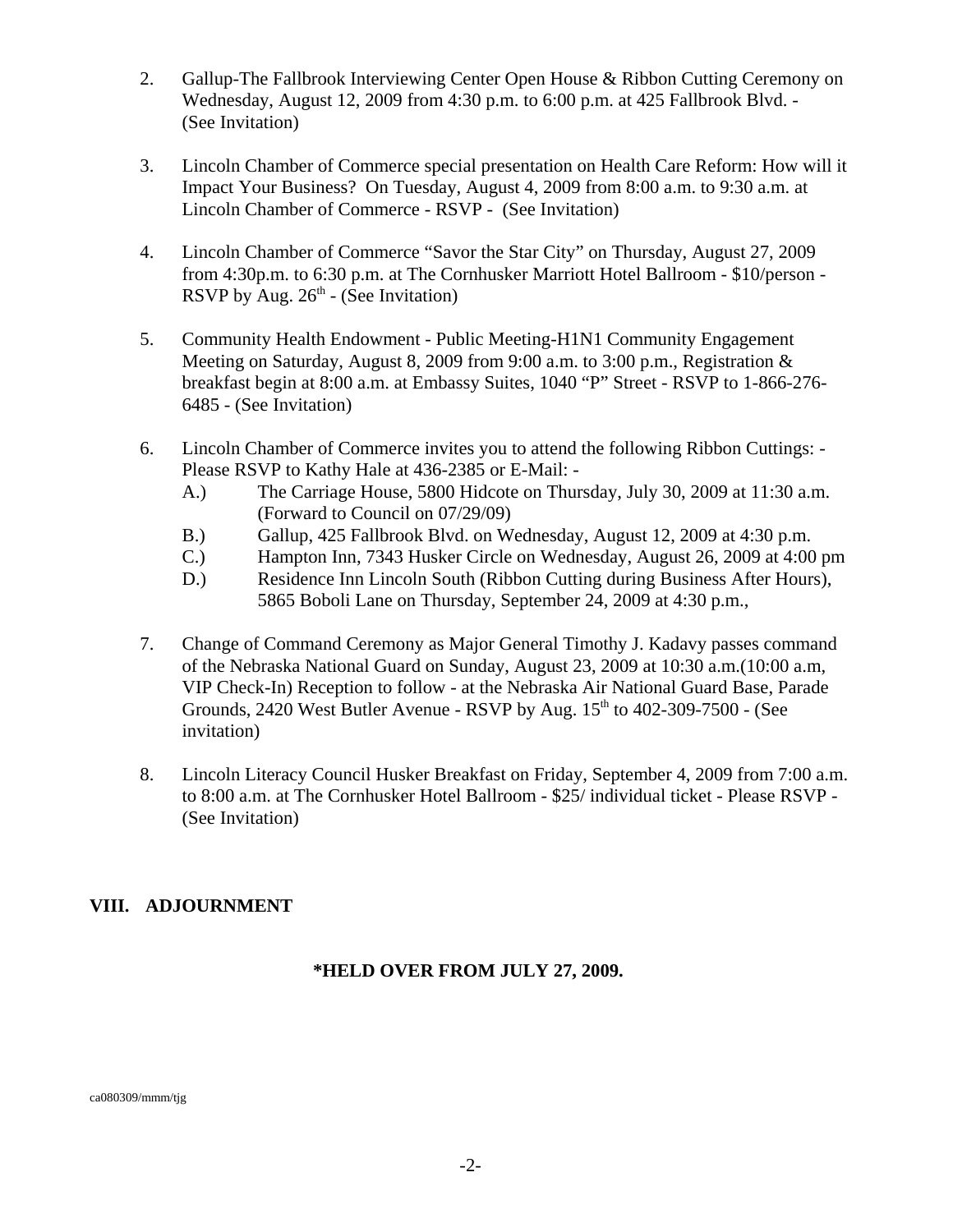### **MINUTES CITY COUNCIL ORGANIZATIONAL MEETING MONDAY, AUGUST 3, 2009 (Immediately Following Directors' Meeting) COUNTY/CITY BUILDING CONFERENCE ROOM 113**

# **\*REVISED - See V. Miscellaneous\***

**Council Members Present:** Doug Emery, Chair; John Spatz, Vice-Chair; Eugene (Gene) Carroll, Jayne Snyder, Jonathan Cook, Adam Hornung - - **Absent:** Jon Camp

**Others Present:** Rick Hoppe, Mayor's Office; John Hendry, City Attorney; and Tammy Grammer, City Council Secretary

Mr. Emery opened the meeting at 2:12 p.m. Location Announcement of the Nebraska Open Meetings Act: A Copy of the Nebraska Open Meetings Act is Located on the Wall at the Rear of this Room.

### **I. MINUTES -**

- \*1. Minutes from Directors' Meeting of July 20, 2009.
- \*2. Minutes from City Council Organizational Meeting of July 20, 2009.
- 3. Pre-Council Meeting Minutes Executive Session RE: Labor Negotiations July 20, 2009.

Chair Doug Emery by acclamation approved the minutes. No objections offered.

[Note: After the Organizational Meeting Mr. Hornung stated to Tammy Grammer that Mr. Camp reviewed the Directors' minutes from July  $20<sup>th</sup>$ . The minutes did not list his comments to Rick Hoppe requesting the Mayor attend their Directors' Meetings. Mr. Camp request these comments be added to the July  $20<sup>th</sup>$  minutes.}

### **II. COUNCIL REPORTS ON BOARDS, COMMITTEES, COMMISSIONS AND CONFERENCES -**

\*1. District Energy Corporation Board Meeting (Camp) - Camp absent, No Report

#### **OTHER MEETINGS REPORTS: -** None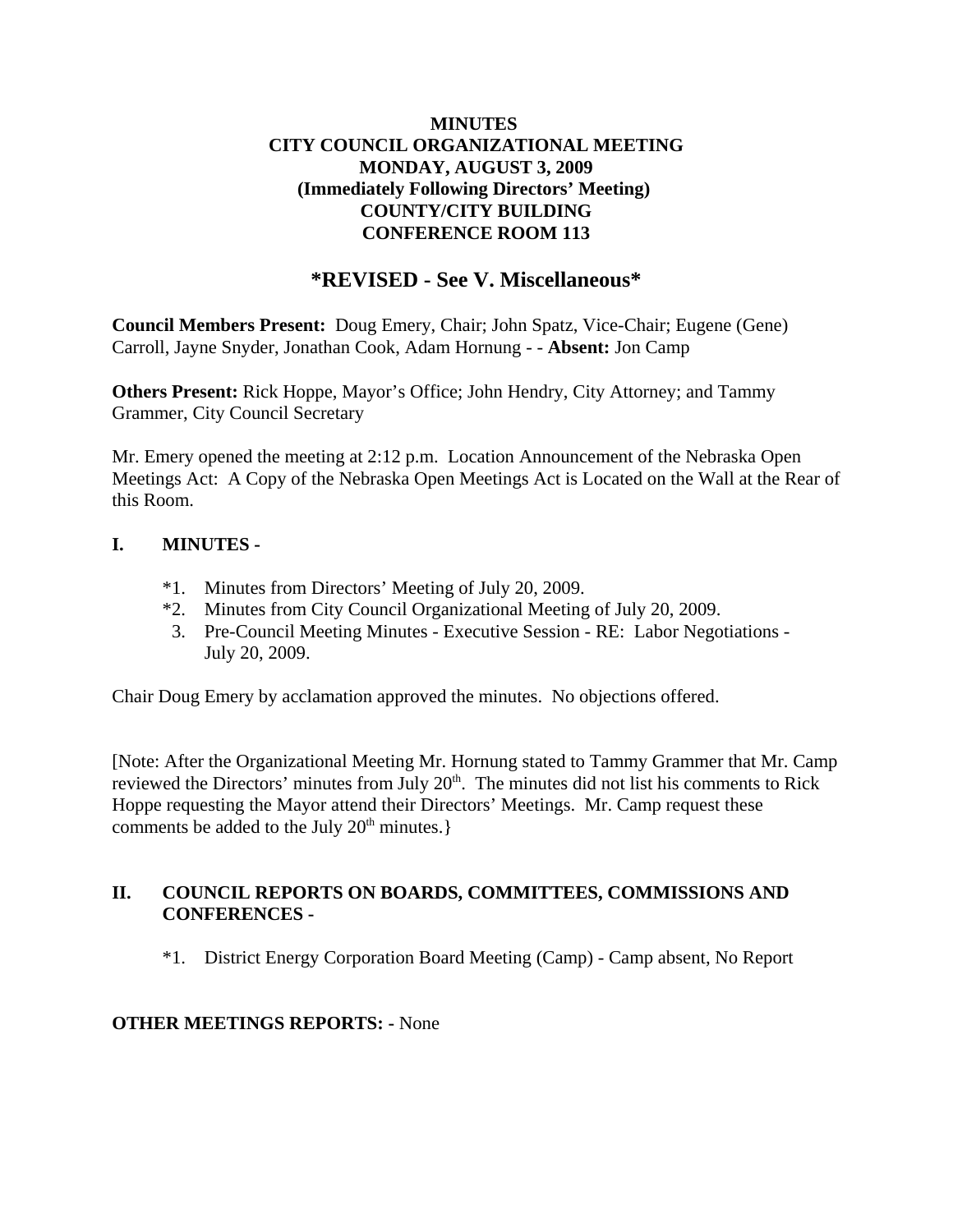#### **III. APPOINTMENTS/REAPPOINTMENTS -**

Rick Hoppe reported they have the Planning Commission two reappointments and one appointment coming next week for  $1<sup>st</sup>$  Reading and the following week for action.

The Mayor has made a decision on the Public Building Commission to (inaudible) and talk about it in terms of timing. The Mayor has chosen to appoint Mr. Carroll and he believes Mr. Camp wanted to be involved in the discussion on it but he is gone until after the  $17<sup>th</sup>$ . Do you want us to delay putting in the Resolution or should they go ahead with it? Mr. Emery stated he thinks Mr. Camp needs to be here for that discussion. Mr. Hoppe stated okay.

#### **IV. REQUESTS OF COUNCIL FROM MAYOR -** None

#### **\*V. MISCELLANEOUS - \***

1. Discussion on closed session executive procedure. (Requested by Spatz). -

Mr. Spatz commented he had a discussion with Judge Hendry about this issue. Question comes up when you go into closed sessions there are only two reasons: - 1.) protection of the public interest and 2.) protection of the reputation of an individual. They had a situation come up during a meeting the other day dealing with potential litigations and they thought it maybe be best to go into closed session at that time. He was under the impression they could do that, he still thinks they can but Judge Hendry made a wise observation that they should at least discuss it at a meeting like this one. To get it on the record to say that they are not violating any kind of internal procedure protocol by doing something like this.

Judge Hendry stated as he understood it in talking with some of his colleagues in the Law Department, it has been the custom that they would give publicized notice of executive sessions. However, there are instances during sessions which are properly notice in the courts with the Open Meetings Act where issues will come up that were not anticipated that would involve discussions that are proper for a closed session. Under the statute it talks about the organization in its minutes giving information as to how they are going to handle such situations. So, he suggested to Councilman Spatz that he thinks the cleanness way to do this is a motion that appears in the minutes. That in those instances in which a session is occurring which has been properly noticed and relevant to the proceeding that if an issue comes up proper for a public hearing that it can occur at that time without prior notification.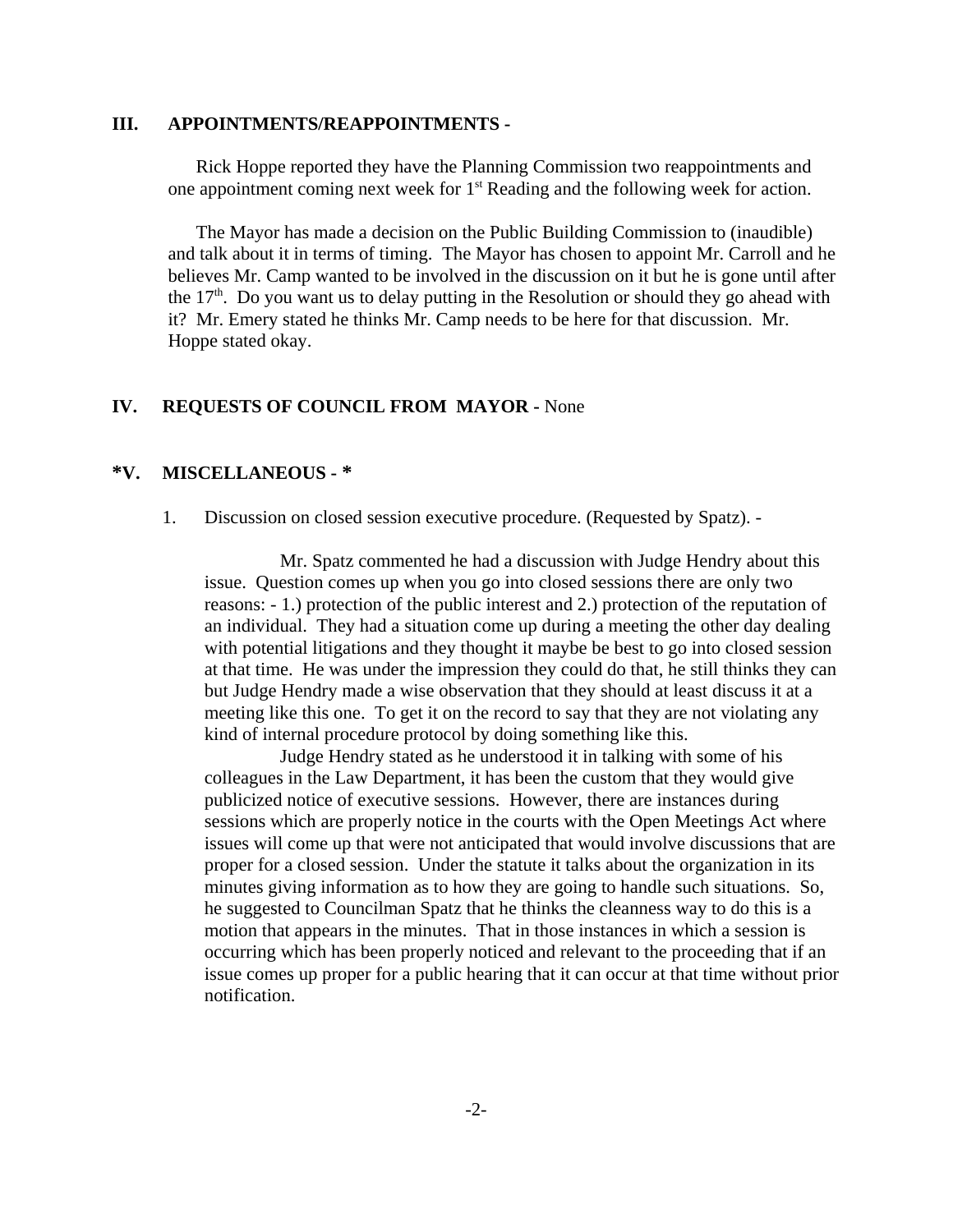**MOTION** - Mr. Spatz made motion that during any public meeting noticed in accordance with the Nebraska Open Meetings Act, that if an issue arises during the course of the meeting that is relevant to the topic noticed, and is the proper subject of a closed session, that a closed session may be held notwithstanding that an executive session was not specifically noticed in conjunction with the public meeting being conducted.

Motion seconded by Mr. Cook. On a roll call vote, the motion carried 6-0. AYES: Cook, Spatz, Snyder, Carroll, Hornung, Emery; NAYS: None; Camp-absent.

\*2. Discussion & Vote to set time of final Budget Vote Meeting on August  $12<sup>th</sup>$ . (Requested by  $Cook$ )\*. - - -

Mr. Cook stated he brought this issue up with Mr. Emery, he wanted to make sure everybody is okay with it. The budget vote time on August  $12<sup>th</sup>$  says 9:00 a.m. This time is just something Steve Hubka picked, he's fine with any time they pick. He knows some of them expressed an interest in a later time. Mr. Cook stated perhaps 3:00 p.m. would be a time that lines up with their current meetings and it's at the end of the day, instead of the being of the day.

**MOTION -** Mr. Cook made a motion that they have the final budget vote meeting on August  $12<sup>th</sup>$  at 3:00 p.m.

Motion seconded by Ms. Snyder. On a roll call vote, the motion carried 6-0. AYES: Cook, Hornung, Spatz, Snyder, Carroll, Emery; NAYS: None; Camp-absent.

#### **VI. CITY COUNCIL MEMBERS -**

**JON CAMP -** Absent

**EUGENE CARROLL -** No Comments

**JONATHAN COOK -** No Comments

#### **DOUG EMERY -**

Mr. Emery stated procedurally they have always passed the Ordinances and Resolutions down to be signed by somebody different every week. If you feel uncomfortable with it just ask somebody else to sign it. Evidently this happened last week, unbeknown to him, there was a dust up over it. He was approached and wanted to know why don't they just assign it to one person and have them do it every week. He sees